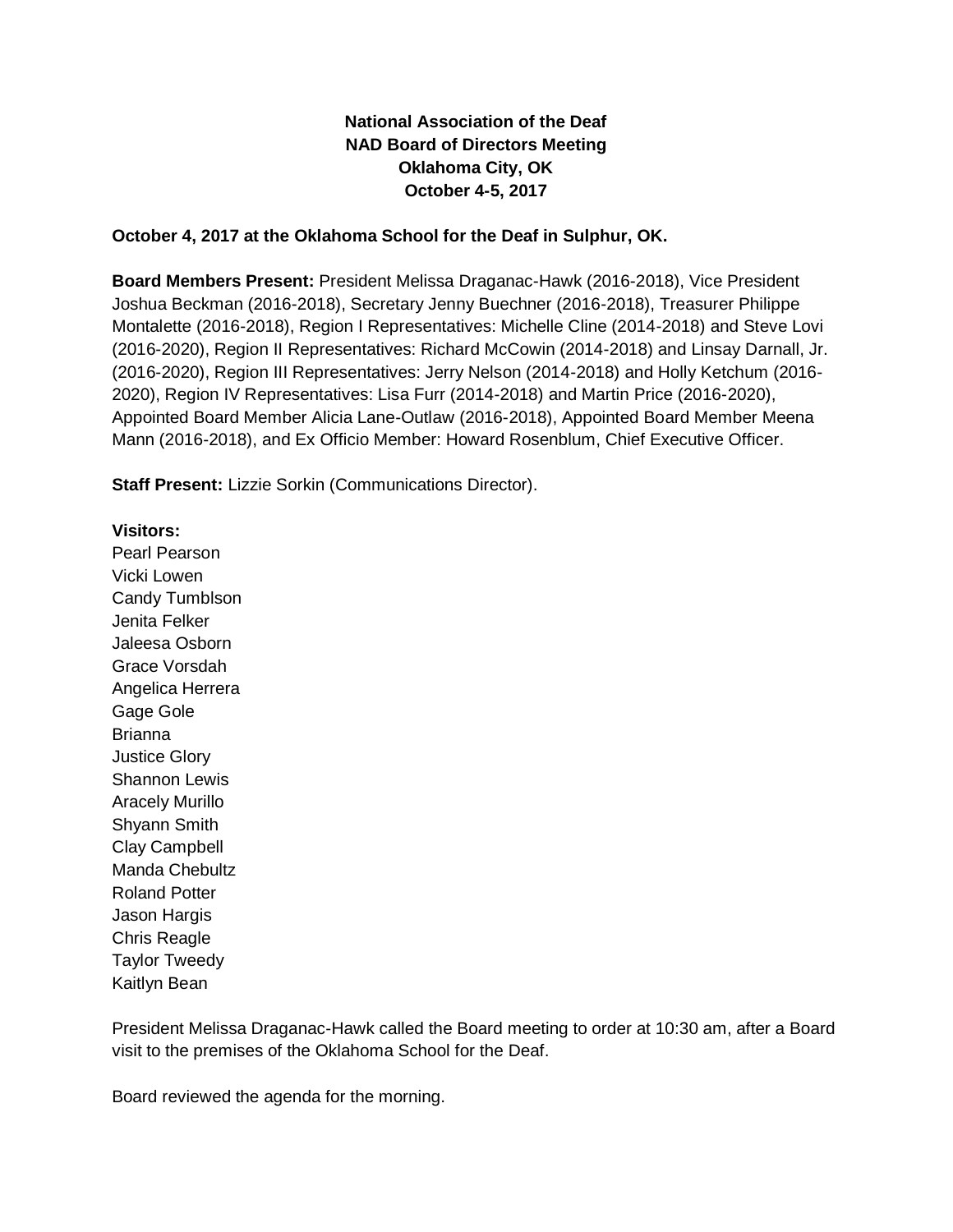There were no additional reports from the board members beyond what was submitted prior to the Board meeting. In addition, there were no request to add items beyond those already on the agenda for the meeting.

Treasurer Philippe Montalette shared the financial reports for the year to date based on the 2017-2018 budget, and there were no questions from the board.

Richard McCowin presented about two new prospective awards for the NAD, the Gertrude "Gertie" Galloway Leadership Award, and the Dr. Nathie Lee Marbury Leadership Award. The board had feedback for the descriptions of the awards.

President Melissa Draganac-Hawk called for a recess at 11:00 am, and the Board joined students in the cafeteria for lunch as well as after-lunch activities.

The meeting resumed at 1:00 pm.

Oklahoma School for the Deaf (OSD) Superintendent Larry Hawkins shared a few words welcoming us to OSD.

Alicia Lane-Outlaw presented guidelines for using social media, to be used mainly by Region Board members, and can be used for the SAAC Toolkit.

President Melissa Draganac-Hawk called for a recess at 1:55 pm.

The meeting resumed at 2:15 pm.

Students from Oklahoma School for the Deaf joined us for the meeting, and the Board of Directors did introductions.

Jerry Nelson shared the Governance Committee's recommendations for the 2018 Biennial Conference, specifically the General Forum. There will be six (6) tracks for the Forum, and a few ideas for the tracks were shared. The board had some concerns and ideas. Jerry was asked to revise the tracks and bring back to the board for review.

Steve Lovi and Jerry Nelson presented an updated version of the Conflict of Interest Policy. Some feedback was shared from the board members.

President Melissa Draganac-Hawk called for a recess at 3:45 pm.

The meeting resumed at 3:55 pm.

Jenny Buechner, Board Liaison for the Election Reform Committee shared the recommended Election Guidelines from the Election Reform Committee. The board presented their feedback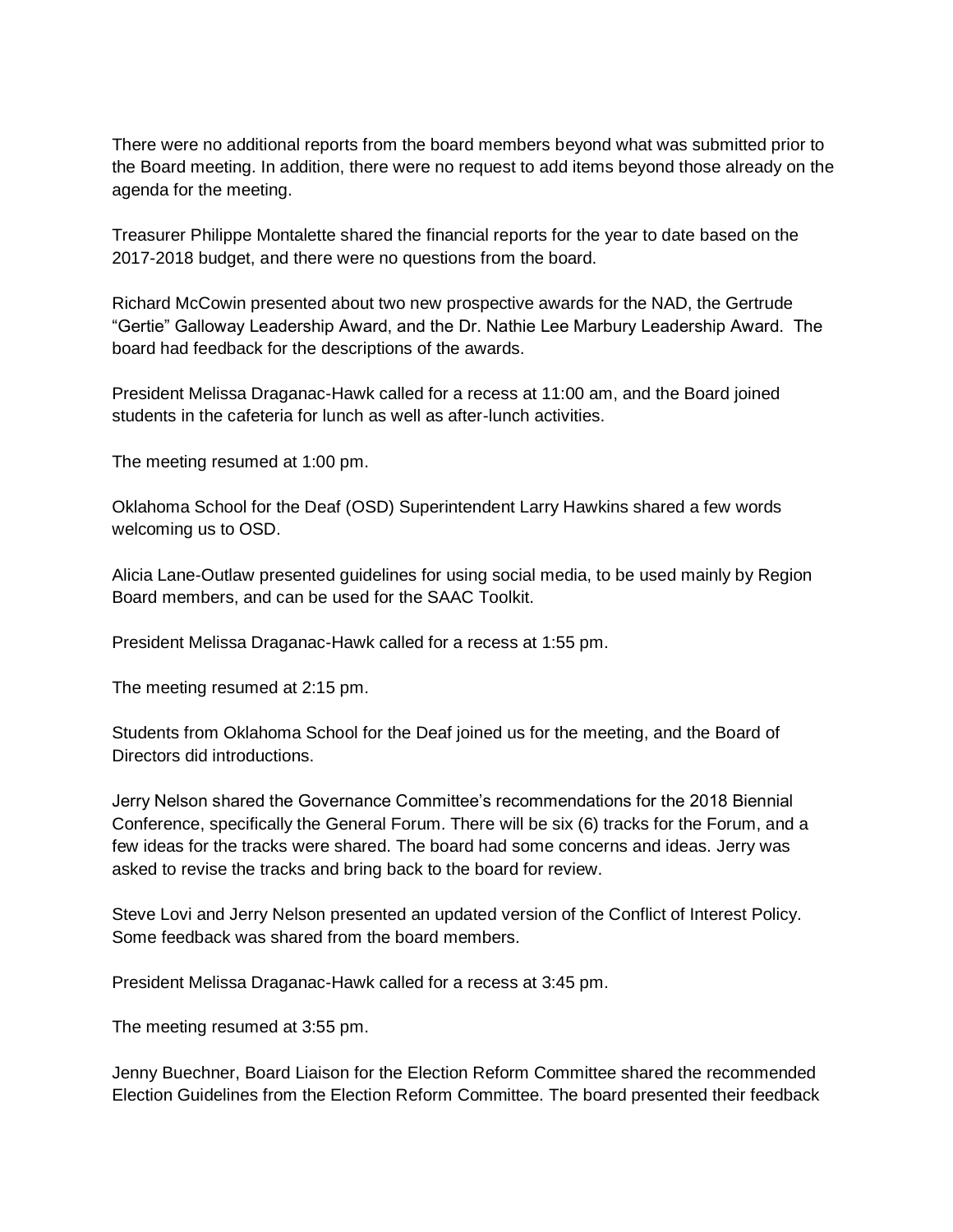on the guidelines, which will be shared with the Election Reform Committee. The goal is to finalize this by the next board meeting, so that we can proceed with the procedures for the Elections of the 2018 Biennial Conference.

Richard McCowin, Board Liaison for the CDI Taskforce shared the taskforce's goals and objectives, including the development of standards for CDIs. The goal is to complete this in time for the for the 2018 Biennial Conference.

Vice President Joshua Beckman assumed the floor.

The board discussed the board meeting agenda for Thursday, October 5th.

RESOLUTION: Darnall moved for a resolution to recognize and thank OSD for organizing everything for the Board meeting today. CARRIED.

Vice President Joshua Beckman called for a recess for the day at 4:59 pm.

## **October 5, 2017 at the Skirvin Hilton in Oklahoma City, OK.**

**Board Members Present:** President Melissa Draganac-Hawk (2016-2018), Vice President Joshua Beckman (2016-2018), Secretary Jenny Buechner (2016-2018), Treasurer Philippe Montalette (2016-2018), Region I Representatives: Michelle Cline (2014-2018) and Steve Lovi (2016-2020), Region II Representatives: Richard McCowin (2014-2018) and Linsay Darnall, Jr. (2016-2020), Region III Representatives: Jerry Nelson (2014-2018) and Holly Ketchum (2016- 2020), Region IV Representatives: Lisa Furr (2014-2018) and Martin Price (2016-2020), Appointed Board Member Alicia Lane-Outlaw (2016-2018), Appointed Board Member Meena Mann (2016-2018), and Ex Officio Member: Howard Rosenblum, Chief Executive Officer.

**Staff Present:** Lizzie Sorkin (Communications Director), Angela Ellman (Conference Planner).

**Visitors:** Jerrin George Amy Lucero Brent Denham Renee Stiles Terry Morrell Thomas Minch Bree Logan Nadir Belabbas Terry West Carole West Lisa Gault Cam Tulloch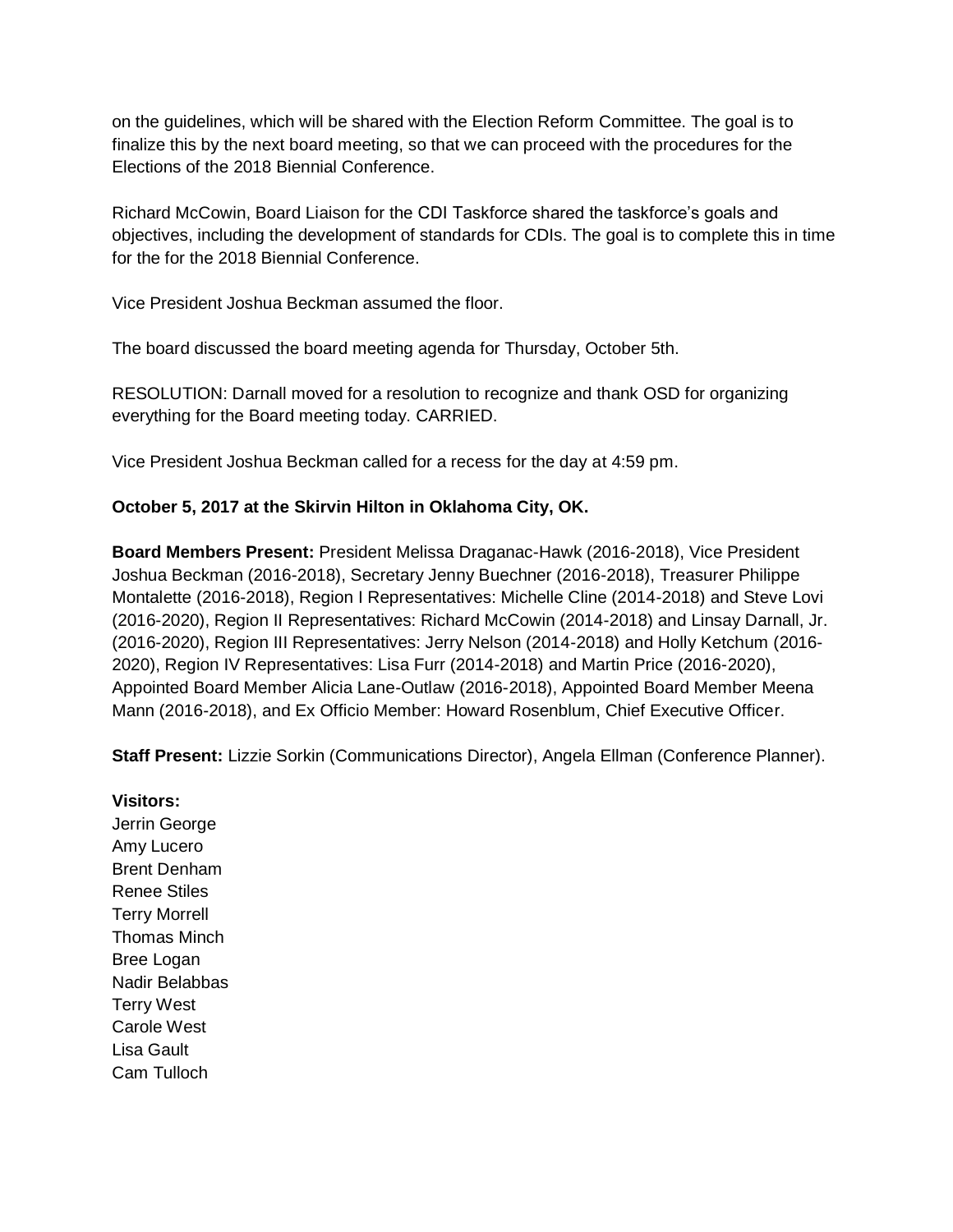The meeting resumed at 8:10 am at the Skirvin Hilton in Oklahoma City.

Steve Lovi shared updates about the 2018 Biennial Conference. Sandy Inzinga and Elena Blueare looking for core committee chairs to ensure the success of the conference.

Angela Ellman shared a few updates in regards to conference logistics. A workshop coordinator has been identified. There is a need for coordinators for the Kids Camp program. The Board needs to finalize the conference schedule, so that Angela and her team can finalize RFPs for Interpreting Services, AV Services, and other items. NAD intends to ask DeafFriendly to provide training for area businesses, to help ensure the community is mindful for the large attendance of deaf people at the conference.

President Melissa Draganac-Hawk shared with the board that she has been in dialogue with RID President, Melvin Walker. In their meetings, they have discussed the Community Letter that was presented by various organizations including the NAD to RID in July.

The RID Board of Directors is interested in updating the current RID-NAD Code of Professional Conduct, and are wondering if the NAD is interested in working in collaboration with the RID. After some discussion, the NAD board is in agreement that with establishing a joint committee with RID to work on the RID-NAD Code of Professional Conduct.

The Board discussed whether to work with the RID Region I to have their conference at the 2018 NAD Biennial Conference. The board agreed it would be good to proceed with this joint effort with RID Region I.

Michelle Cline, Board Liaison for the Public Safety Committee shared concerns that the people who are interested in the committee generally have experience with fire safety, and paramedics, not so much on issues involving officer shootings. There is a misconception of what the committee was created to address, which is primarily on resolving problems relating to law enforcement interactions with deaf individuals. There is a need for more committee members with expertise in this regard.

President Melissa Draganac-Hawk called for a recess at 9:29 am.

The meeting resumed at 9:43 am.

The board discussed the 2018 NAD Biennial Conference Schedule, specifically for the Council of Representatives, Regional Caucuses, General Forum, and Luncheons. It was determined that the SAAC event will be a dinner event on July 3rd in the evening, followed by a Delegate Networking opportunity. The General Forum would take place on Wednesday, July 5th at 7:45 am through 12:00 noon, with a 15 minute break for change of tracks.

The Council of Representatives schedule was discussed to ensure there is enough time for the Steering Committee to get their work done in time for sessions.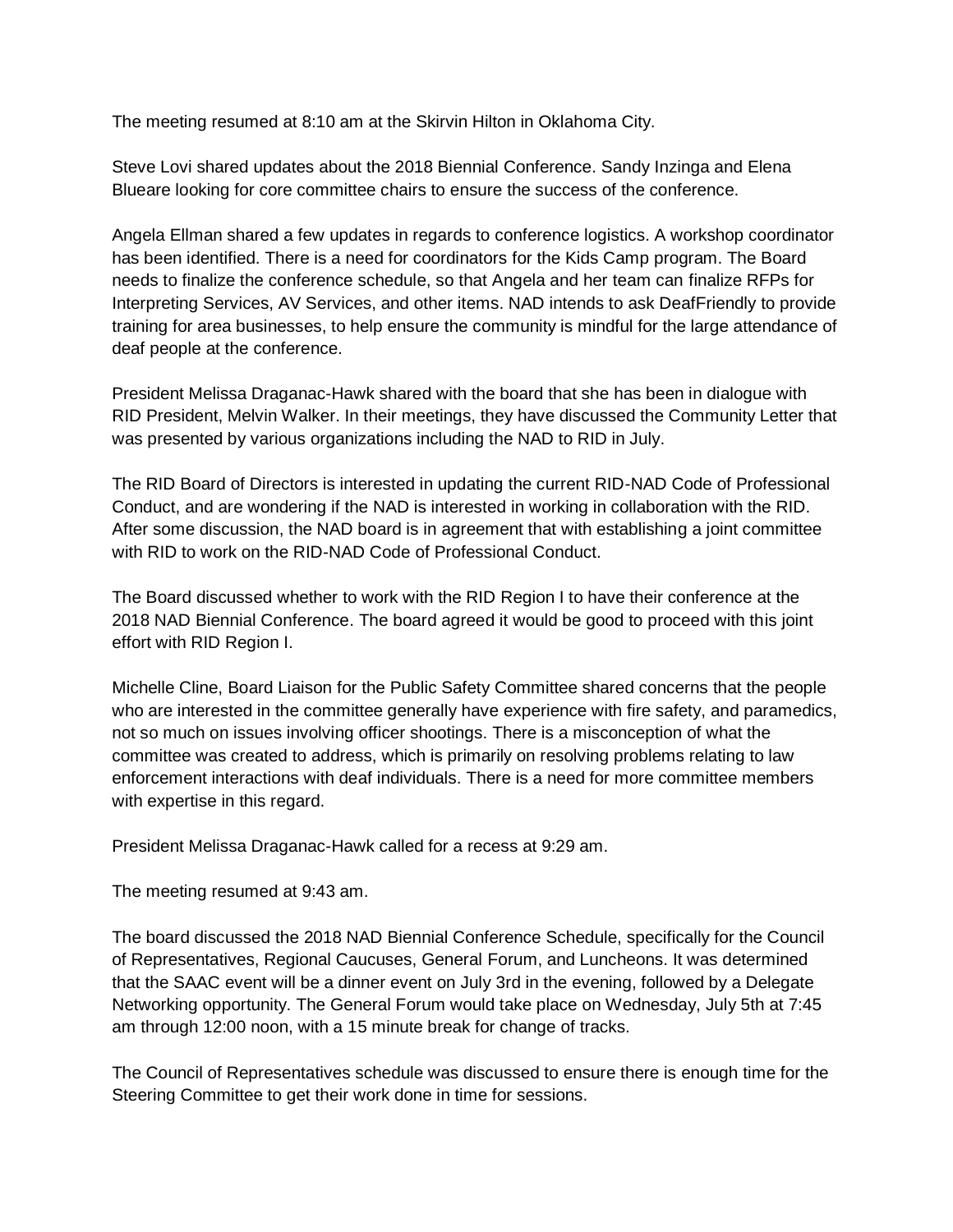Richard McCowin presented the revised descriptions for the Gertrude "Gertie" Galloway Leadership Award, and the Dr. Nathie Lee Marbury Leadership Award.

MOTION: Beckman moved to approve the Gertrude "Gertie" Galloway and Dr. Nathie Maybury Awards. Seconded by Furr. CARRIED

MOTION: Cline moved to ratify the April 2017 Board Meeting minutes. Seconded by Price. CARRIED.

Jerry Nelson, chair of the Governance Committee presented the revised plan for the General Forum. The board shared its feedback with Jerry.

Howard Rosenblum, CEO of the NAD shared that he was asked to have the NAD sponsor an event, in which all of the donations would help those affected by Hurricane Maria. There is approximately \$44,000 in the NAD funds specifically for disaster relief, but the current process is to require individuals to apply for financial assistance from this fund. Howard is asking that the board consider two things, first, to make a donation to the Latino Deaf and Hard of Hearing Association of the Metropolitan DC Area to assist deaf individuals in Puerto Rico, and second to suspend the application requirement and consider revising this application process at a later time.

MOTION: Furr moved to donate \$5,000 to the Latino Deaf and Hard of Hearing Association of the Metropolitan DC Area. Seconded by Darnall. CARRIED.

President Melissa Draganac-Hawk shared the plans for the NLTC Kick-off with the board.

Joshua Beckman shared the plans for the Mini/Region Conference on Friday at 4-6 pm, 7:30- 9:30 pm and Saturday at 4-6 pm.

Linsay Darnall, Jr shared his concerns for what the NAD's vision will be beyond 2020, as we are quickly approaching the time to revisit the Vision Statement.

Steve Lovi shared that the National Deaf Education Conference leaders are interested in forming a Section within the NAD.

MOTION: Lovi moved to add a new Section; Education. Seconded by Beckman. CARRIED.

Joshua Beckman reviewed the Board's roles and duties for the 2018 Biennial Conference.

President Melissa Draganac-Hawk adjourned the meeting at 11:47 am.

Respectfully submitted,